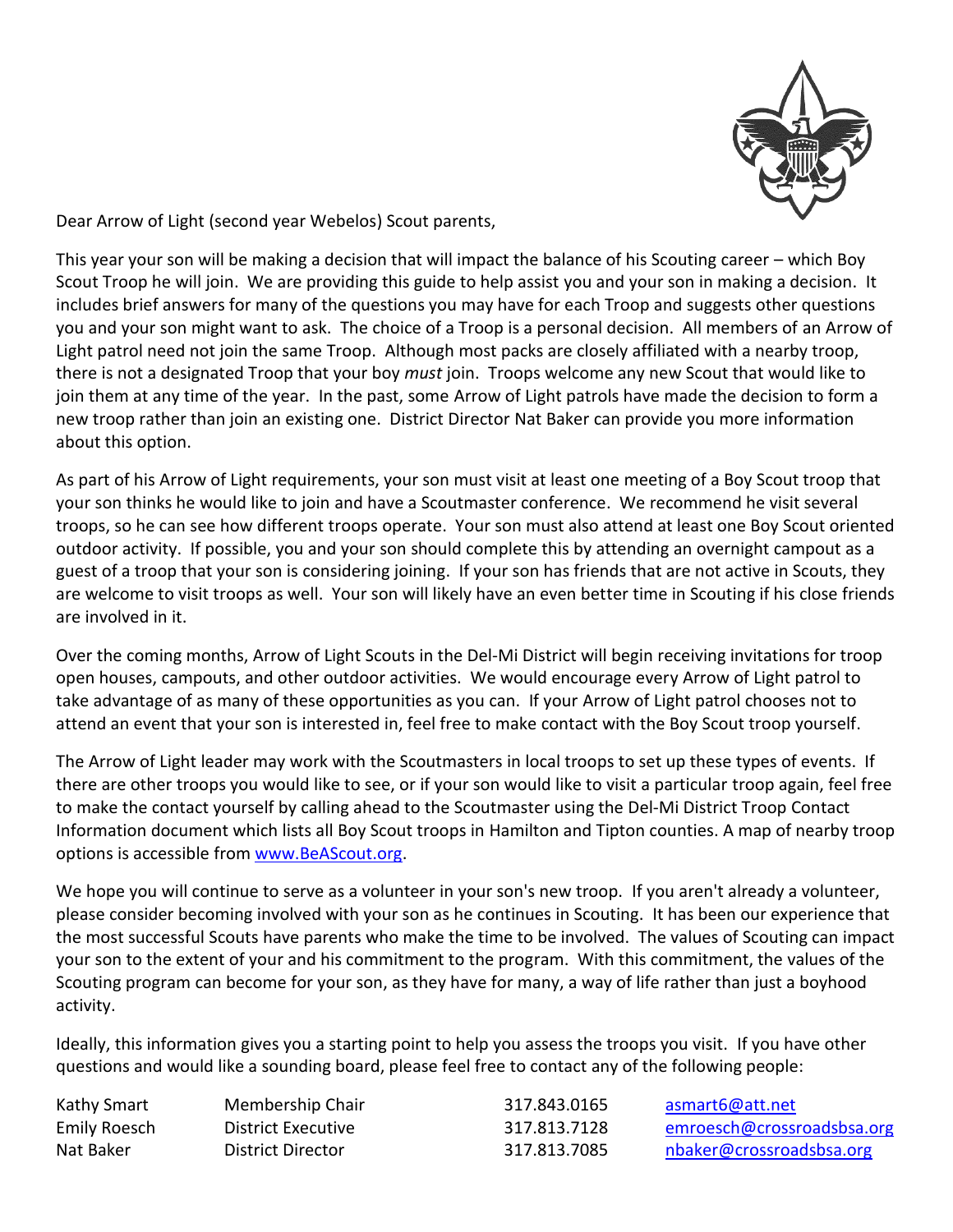During your visit, there are things to ask and observe. There are no "right" answers to these questions, but you want a troop that both you and your son feel comfortable with. Don't be afraid to ask about the troop. They will be proud to tell you about themselves.

- How many registered Scouts are in the Troop? How many registered Leaders? Troops will vary in size. Bigger is not necessarily better. In any Troop, there should be an appropriate number of Assistant Scoutmasters (at least one for every eight to ten Scouts).
- What is the age range of the Scouts? Is the Troop able to hold the interest of the older, as well as, the younger Scouts? Do they offer any "High Adventure" Scouting? Younger Scouts traditionally work on their rank requirements so that they can advance through the Tenderfoot, Second Class, and First Class ranks in their first year of Scouting. Much of their attention in meetings and on campouts is devoted to their basic Scout skills for these requirements. As the boys get into their teens, it is necessary to keep them challenged through the Merit Badge program, service groups like the Order of the Arrow and Firecrafter, and High Adventure activities. High Adventure activities may be conducted within the confines of the Troop or through an associated Venturing Crew—a coed program of the Boy Scouts of America for youth ages 14-20. They will choose to do things like advanced canoeing, rock climbing, sailing, traveling to Philmont Scout Ranch or Florida Sea Base, or participating in activities at other high adventure sites – even a National Jamboree.
- Who are the adult leaders in the Troop? Are the Scoutmaster, Assistant Scoutmasters and Committee Chairman trained? What trainings have they attended?

To be considered trained, a Scout leader must have completed youth protection training in the last two years, a basic training course in common Scout knowledge, and leader specific knowledge, plus an outdoor skills training course. Anyone who has completed this minimum training is entitled to wear the "Trained" patch. An advanced training is available and recommended for all Scouting leaders called Wood Badge, which is conducted by the Crossroads of America Council annually. Wood Badge provides adult leaders the skills to create a better program for their Scout unit.

 Is the troop "boy run"? What is their feeling about boy leadership? In Boy Scouting, troops should aim to train their boys for leadership. Each troop has a senior patrol leader (SPL), elected by all the boys in the troop, who with his assistant senior patrol leader (ASPL), takes the helm for leadership within the troop. The troop is organized into patrols of 5 to 8 boys, who function together, similar to a Cub Scout den. They will have an elected patrol leader and assistant patrol leader. In a young troop, the boys may need more adult assistance in running meetings, but in an established troop with older Scouts, you should see evidence of "boys leading boys" while the entire program is guided by adults.

 What is their activity program like? Ask to see their yearly program schedule. You'll want to see how often they camp. The Boy Scouts of America recommends that troops have a monthly outing. Do they participate in District and Council activities like camporees? You will find the troops in Del-Mi District have monthly outings that provide your son with a variety of experiences that allow him to stay interested in Scouting.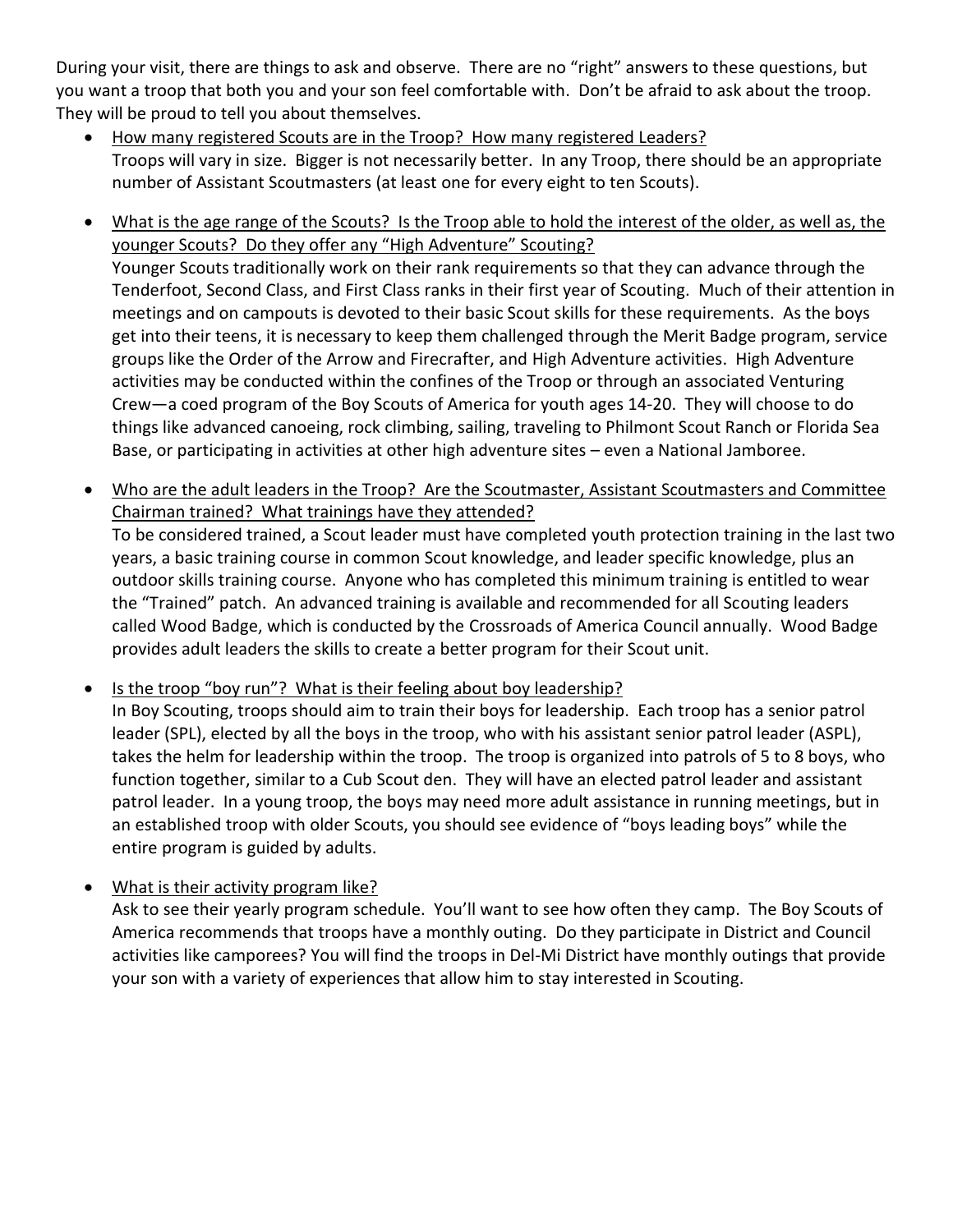What is a "typical" meeting like?

Is it "boy run"? Are the boys kept busy? Does it look like they are having fun? Do they show respect during the flag ceremony, during program time, and to the adults?

# What are their uniform requirements?

Some Troops require a full uniform for all meetings, District, and Council events. Troops, as a whole, choose whether to wear a neckerchief and the particular type. Others only require the uniform shirt. Some have designated uniformed meeting days, while others wear an activity shirt, or a customized troop T-shirt. You will probably want to choose a troop that feels the same about the uniform as you and your son do.

- Does the troop attend summer camp? How many attended last year? Where do they go? Summer camp is a wonderful opportunity for Scouts to experience the fun and excitement of camping while affording them the chance to work on rank advancement and the completion of Merit Badges. Our council operates Ransburg Scout Reservation (Bloomington) and Camp Krietenstein (Terre Haute). Most of our troops routinely attend one of these camps because they offer some of the best experiences found anywhere in the country. A few troops choose to vary their summer camp experience and attend other camps in the Midwest. Summer camp begins on Sunday afternoon and ends on Saturday morning.
- How do they utilize the advancement and Merit Badge program? Some troops use the advancement and Merit Badge program as the cornerstone of their normal activities. Their campouts and meetings center on helping the boys advance within the format outlined by the Boy Scouts of America. Other troops may feel the advancement program is secondary (or resultant) and plan activities independent of advancement and Merit Badges. Their Scouts complete rank requirements and earn Merit Badges on their own. Both systems can work well, and boys can work with either one to advance all the way to the Eagle Scout rank.

#### • What can a parent expect in terms of fees?

Most troops have an annual fee, or at least a joining fee, which covers membership and basic materials, including badges and awards. It usually does not cover uniforms, monthly outing fees, summer camp fees, meals, travel or other special activity costs. Troops are encouraged to use the council endorsed "Program Planning" model for budgeting and having boys earn money needed for costs by using the annual Popcorn Sale, which can fully fund your son's year of activities. The troop may have additional fundraisers for specific needs, such as purchasing or repairing troop equipment. Troop equipment may include a trailer, tents, cook sets, dining shelters, and specialized light-weight backpacking gear.

#### • Observe how the boys interact. How do they treat the visitors?

You'll want to join a troop where your son feels welcome and comfortable. Does your son need a group where he already knows some of the boys? If he does not know other boys initially, do they seem like a group that will treat a newcomer well?